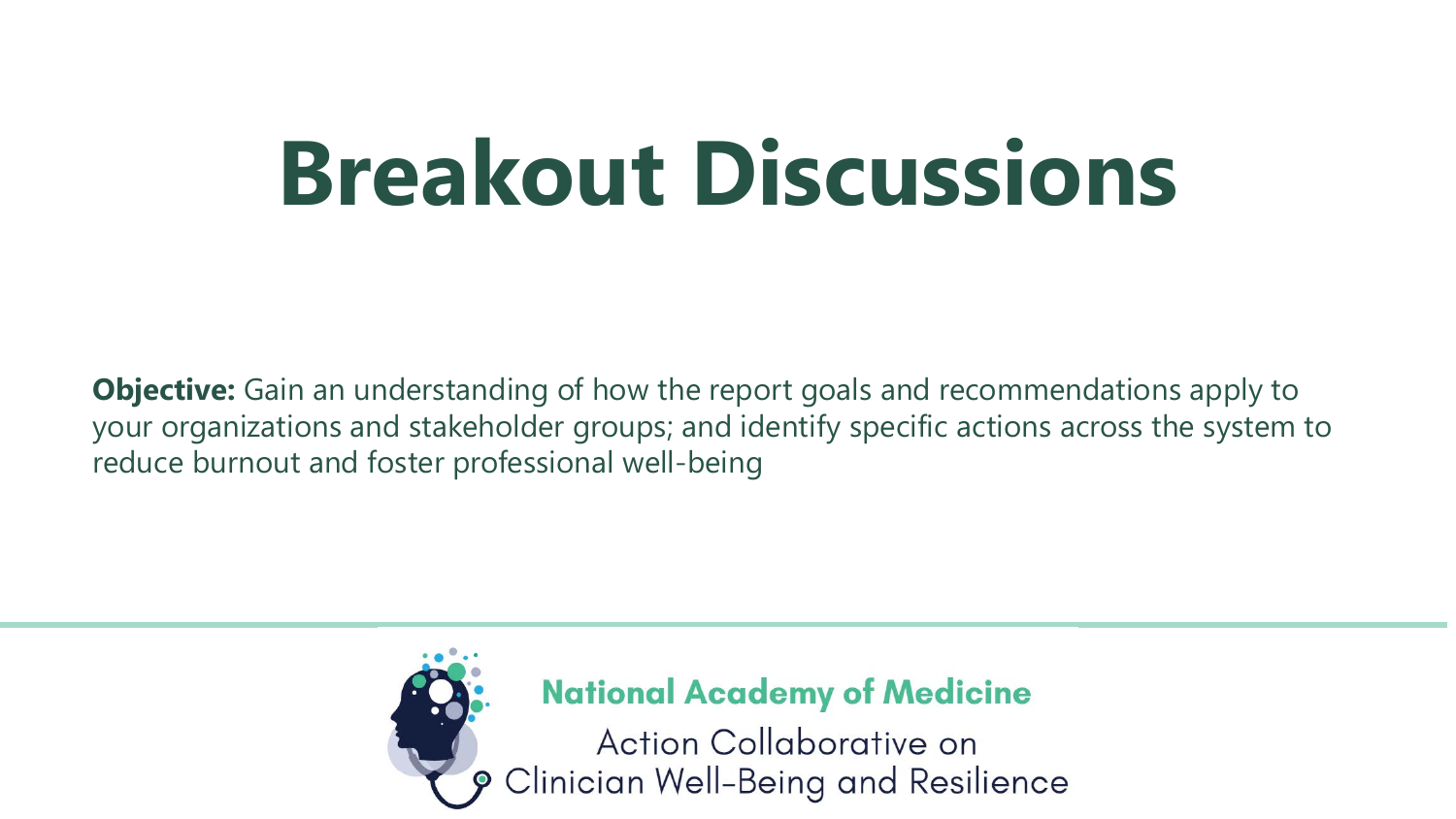What participants hope to get out of their breakout group session (highlights only).

- Brainstorm **implementable actions and share best practices** to further the consensus report goals
- Learn how to **reduce the stigma** of **help-seeking behaviors**
- **Measurement tools** to assess progress in enhancing fulfillment
- Understand **potential funding sources** for wellness related research
- Learn about the current state of the **work environment** in healthcare
- Understanding how **standards add to burden**
- Next steps for the **dissemination and implementation** of recommendations
- Be a part of a **publication or research**
- **Networking**
- Clear linkage between the recommendations and the **working groups of the Collaborative**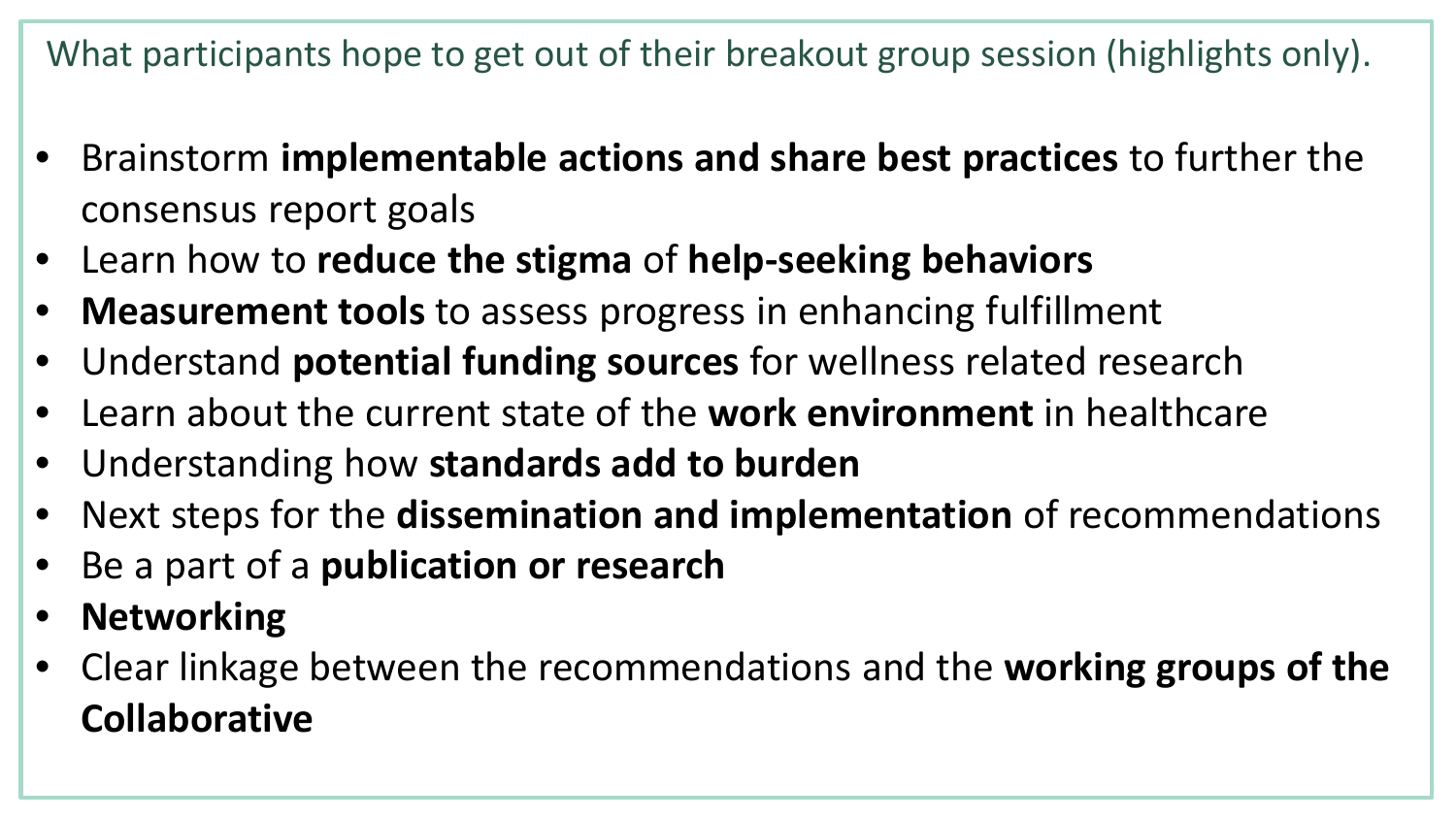# **Goal 1:**

# **Create Positive Work Environments**

*Self-select into one of the three groups below:* 

**1. Measure burnout regularly**

#### **2. Balance work demands and resources**

- Monitor and improve workflows
- Optimize workload and task distribution
- Hold all leaders accountable for work environment
- Assess how organizational decisions impact doability of work
- Facilitate interprofessional teamwork

### **3. Create infrastructure to guide cultural change**

- Create a Chief Wellness Officer
- Develop a peer support program
- Install participatory decision-making at unit/organizational levels



National Academies of Sciences, Engineering, and Medicine. 2019. Taking Action Against Clinician Burnout: A Systems Approach to Professional Well-Being. Washington, DC: The National Academies Press. https://doi.org/10.17226/25521.



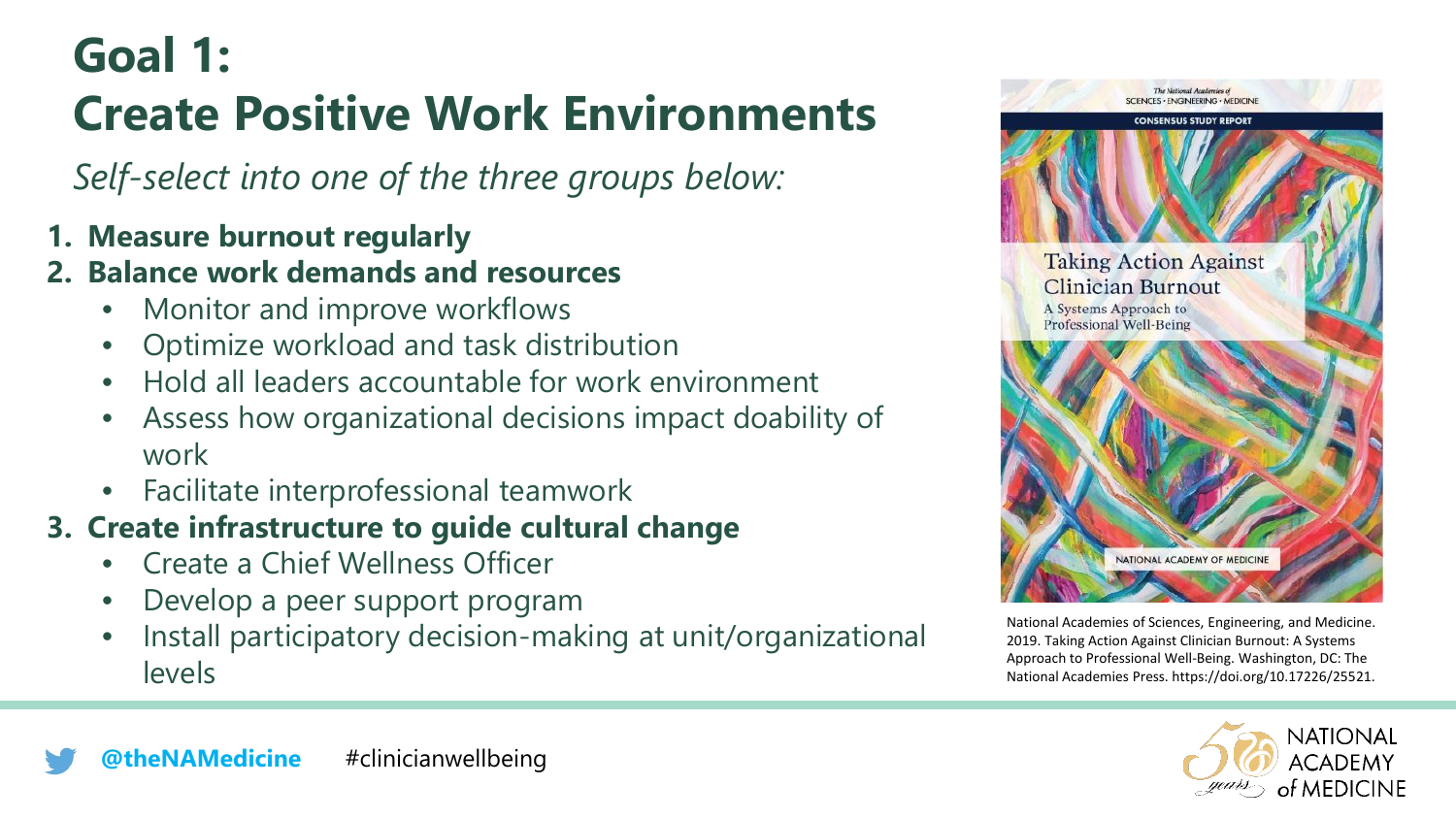# **Goal 1: Create Positive Work Environments**

*In your selected group, identify a recorder and a reporter, and discuss the following:* 

- 1. Share successful examples of measuring burnout regularly, balancing work demands and resources, and/or creating infrastructure to guide culture change.
- 2. What are the barriers to implementing these recommendations at the systems level, at the organizational level?
- 3. What is needed to galvanize support and move toward implementation?
- 4. How can the Clinician Well-Being Collaborative facilitate the implementation of these recommendations?

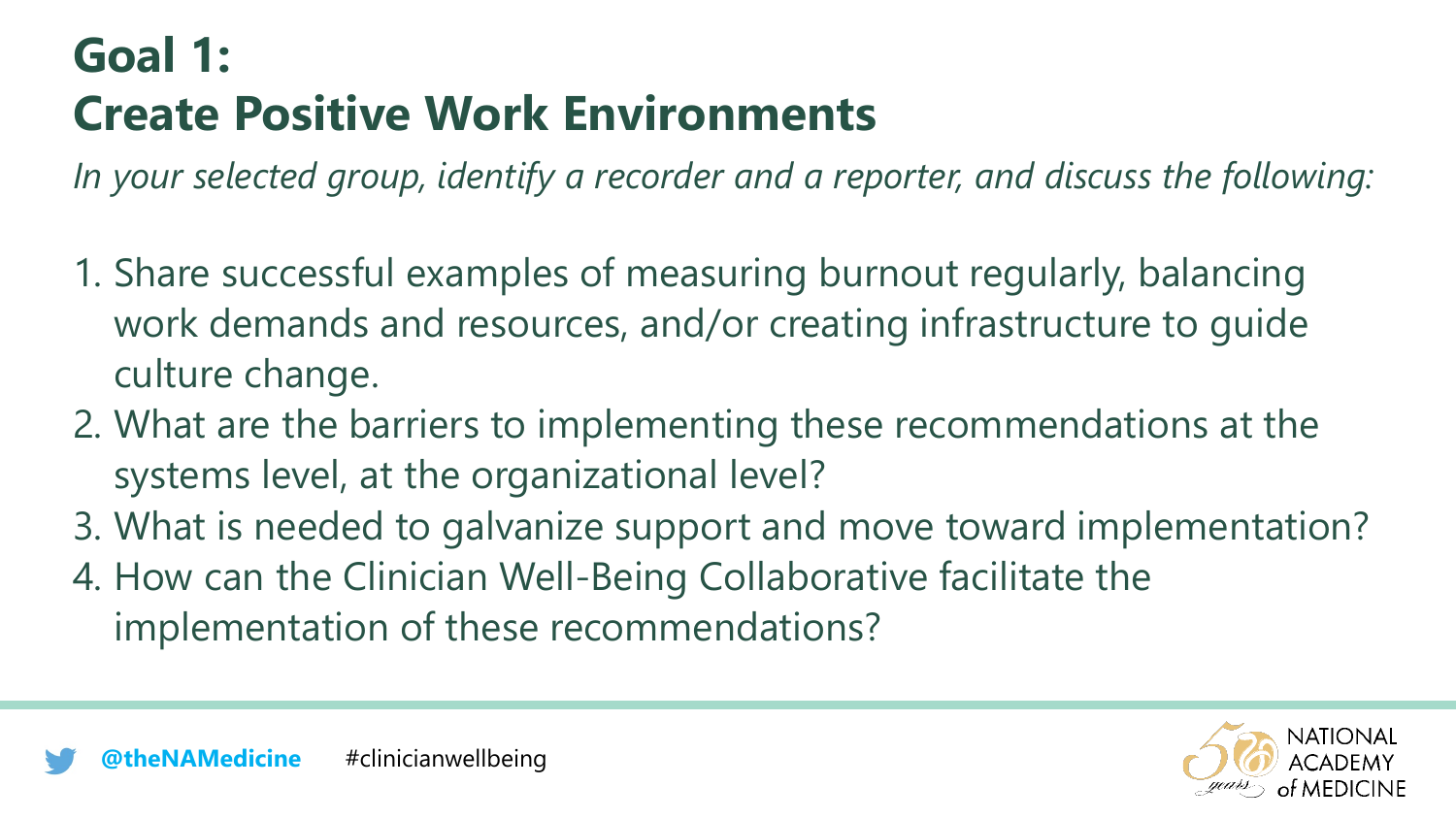## **Goal 2:**

# **Create Positive Learning Environments**

- 1. Reflect on the recommendations for creating positive learning environments. Which apply to you and your organization? How would you prioritize them?
- 2. What are the barriers to implementing these recommendations at the systems level, at the organizational level?
- 3. What is needed to galvanize support and move toward implementation?
- 4. How can the Clinician Well-Being Collaborative facilitate the implementation of these recommendations?



National Academies of Sciences, Engineering, and Medicine. 2019. Taking Action Against Clinician Burnout: A Systems Approach to Professional Well-Being. Washington, DC: The National Academies Press. https://doi.org/10.17226/25521.

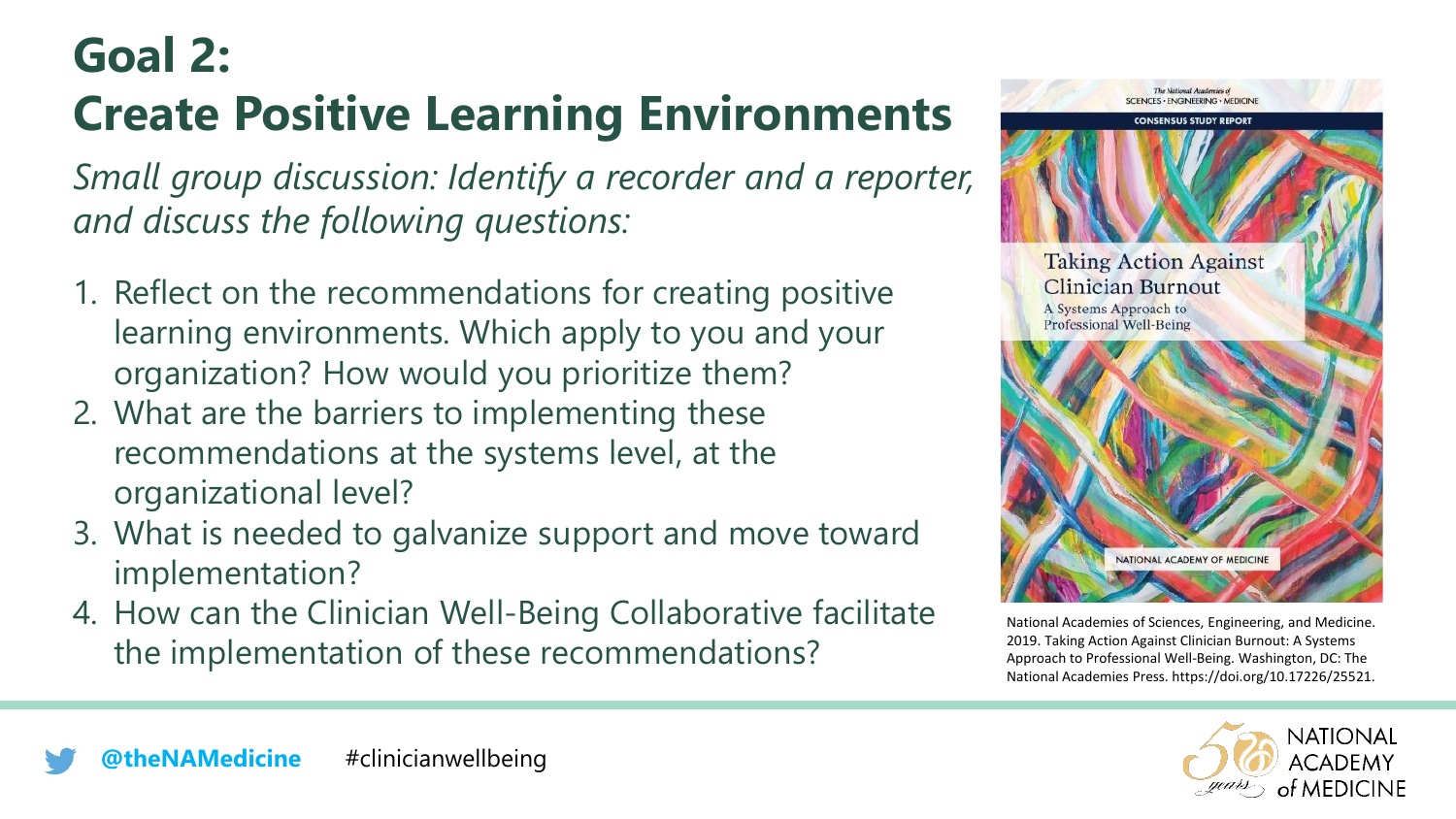# **Goal 3: Reduce Administrative Burden**

- 1. Reflect on the recommendations for reducing administrative burden resulting from laws, regulations, policies, and standards. Which apply to you and your organization? How would you prioritize them?
- 2. What are the barriers to implementing these recommendations at the systems level, at the organizational level?
- 3. What is needed to galvanize support and move toward implementation?
- 4. How can the Clinician Well-Being Collaborative facilitate the implementation of these recommendations?



National Academies of Sciences, Engineering, and Medicine. 2019. Taking Action Against Clinician Burnout: A Systems Approach to Professional Well-Being. Washington, DC: The National Academies Press. https://doi.org/10.17226/25521.



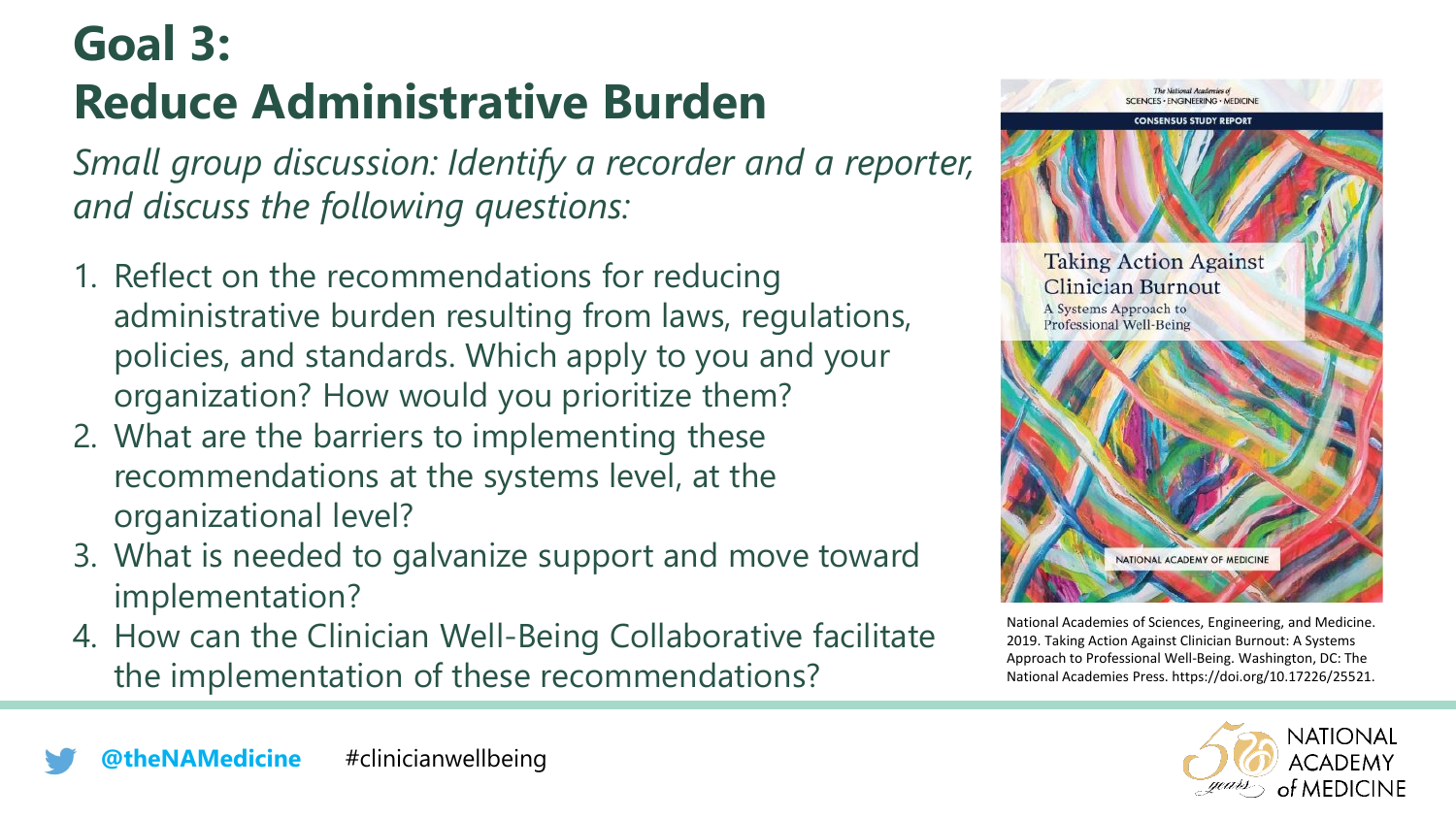# **Goal 4: Enabling Technology Solutions**

- 1. Reflect on the recommendations for enabling technology solutions. Which apply to you and your organization? How would you prioritize them?
- 2. What are the barriers to implementing these recommendations at the systems level, at the organizational level?
- 3. What is needed to galvanize support and move toward implementation?
- 4. How can the Clinician Well-Being Collaborative facilitate the implementation of these recommendations?



National Academies of Sciences, Engineering, and Medicine. 2019. Taking Action Against Clinician Burnout: A Systems Approach to Professional Well-Being. Washington, DC: The National Academies Press. https://doi.org/10.17226/25521.

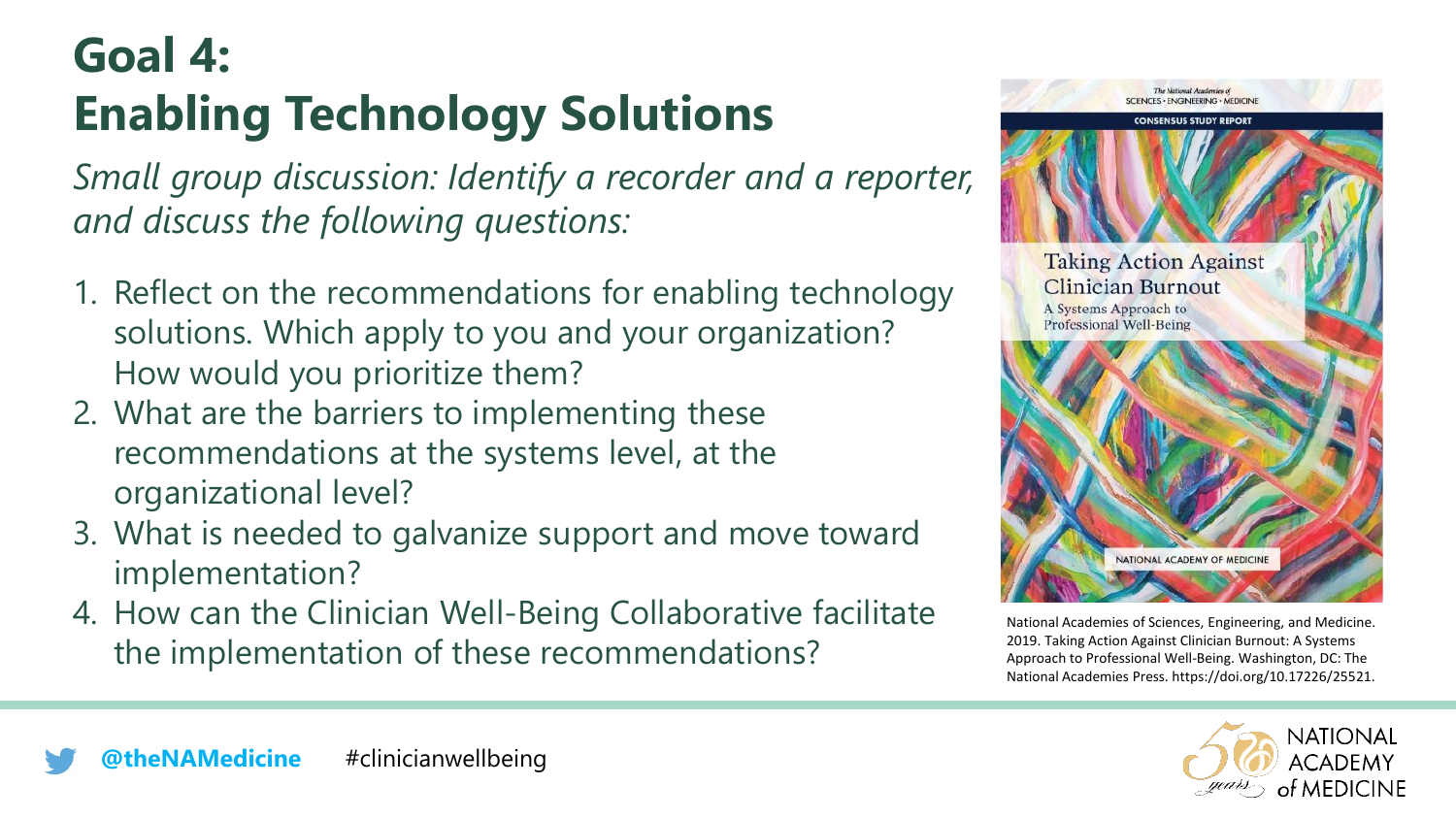# **Goal 5: Reducing Stigma**

- 1. Reflect on the recommendations for reducing stigma and eliminating barriers for obtaining support to alleviate burnout. Which apply to you and your organization? How would you prioritize them?
- 2. What are the barriers to implementing these recommendations at the systems level, at the organizational level?
- 3. What is needed to galvanize support and move toward implementation?
- 4. How can the Clinician Well-Being Collaborative facilitate the implementation of these recommendations?



National Academies of Sciences, Engineering, and Medicine. 2019. Taking Action Against Clinician Burnout: A Systems Approach to Professional Well-Being. Washington, DC: The National Academies Press. https://doi.org/10.17226/25521.